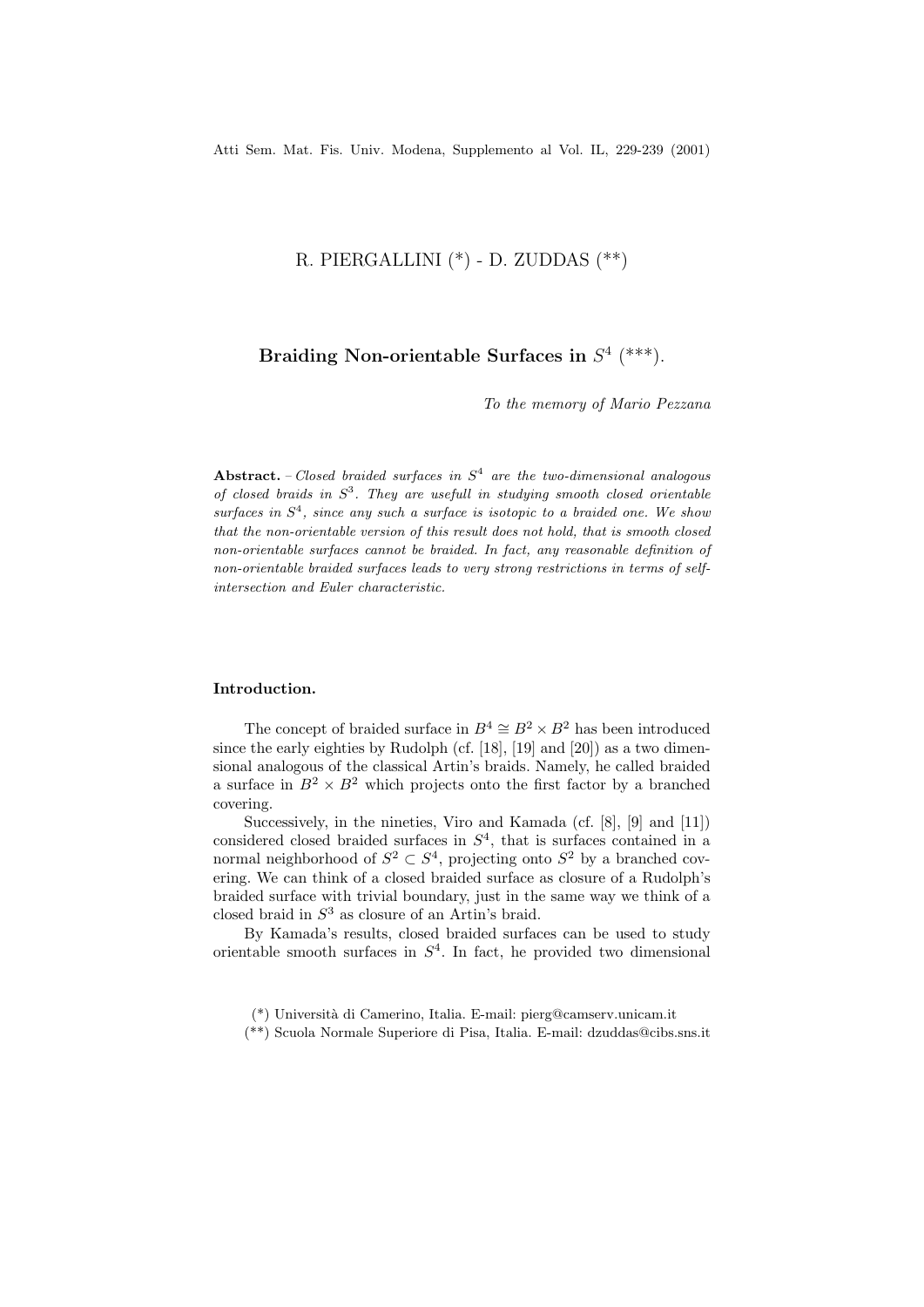versions of the Alexander's and Markov's theorems on braids, by proving that any such a surface is isotopically equivalent to a closed braided surface and finding a set of moves relating isotopic braided surfaces.

In this paper we deal with the following question: can the above mentioned results be adapted in order to handle non-orientable surfaces in  $S<sup>4</sup>$ , replacing the standard 2-sphere as base model for braided surfaces with some standard non-orientable surface, such as the Veronese surface (see section 3)?

The question is relevant in relation to the representation of orientable closed smooth 4-manifolds as branched covers of  $S<sup>4</sup>$ , in which non-orientable surfaces play an essential role as branch sets in  $S<sup>4</sup>$  (see [6] and [17]).

Unfortunately, the answer is generally negative, in spite of some partial result obtained by Kamada (cf. [7]). In fact, in section 3 we show that there are very restrictive conditions for a non-orientable smooth surface in  $S<sup>4</sup>$  to be isotopic to a braided one. Nevertheless, we don't know whether any orientable smooth closed 4-manifold is a cover of  $S<sup>4</sup>$  branched over a (possibly non-orientable) braided surface.

In order to study non-orientable braided surfaces in  $S<sup>4</sup>$ , in section 2 we consider braided surfaces in  $R^2$ -bundles over surfaces and prove a few of preliminary results about them, which are of some interest independently of the present application.

This paper is a revised version of part of the degree thesis [21] written by the second author under the supervision of the first author.

### **1. – Preliminaries.**

To begin with, we reformulate in terms of coverings the classical Artin's notion of braid. By a geometric braid of degree d in  $R<sup>3</sup>$  we mean a 1-submanifold  $b \subset [0, 1] \times \mathbb{R}^2 \subset \mathbb{R}^3$  such that the canonical projection  $\pi : [0,1] \times R^2 \to [0,1]$  restricts to a covering  $\pi_{\vert b} : b \to [0,1]$  of degree d and moreover, putting  $b_t = \{x \in \mathbb{R}^2 \mid (t, x) \in b\}$ , we have  $b_0 = b_1 = *$  for a fixed  $* = \{*_1, \ldots, *_d\} \subset R^2$ .

Considering braids of degree  $d$  up to fibre preserving (with respect to  $\pi$ ) ambient isotopy of  $[0, 1] \times \mathbb{R}^2$ , we can think of them as elements of the braid group  $B_d = \pi_1(S_d R^2, *)$  of degree d, where  $S_d R^2 \cong (\Pi_d R^2 - \Delta)/\Sigma_d$ denotes the space of all the subsets of  $R^2$  consisting of d distinct points.

We recall the standard presentation of  $B_d$  (cf. [4]), with generators  $x_1, \ldots, x_{d-1}$ , defined as shown in figure 1, and relations  $x_i x_j = x_j x_i$  for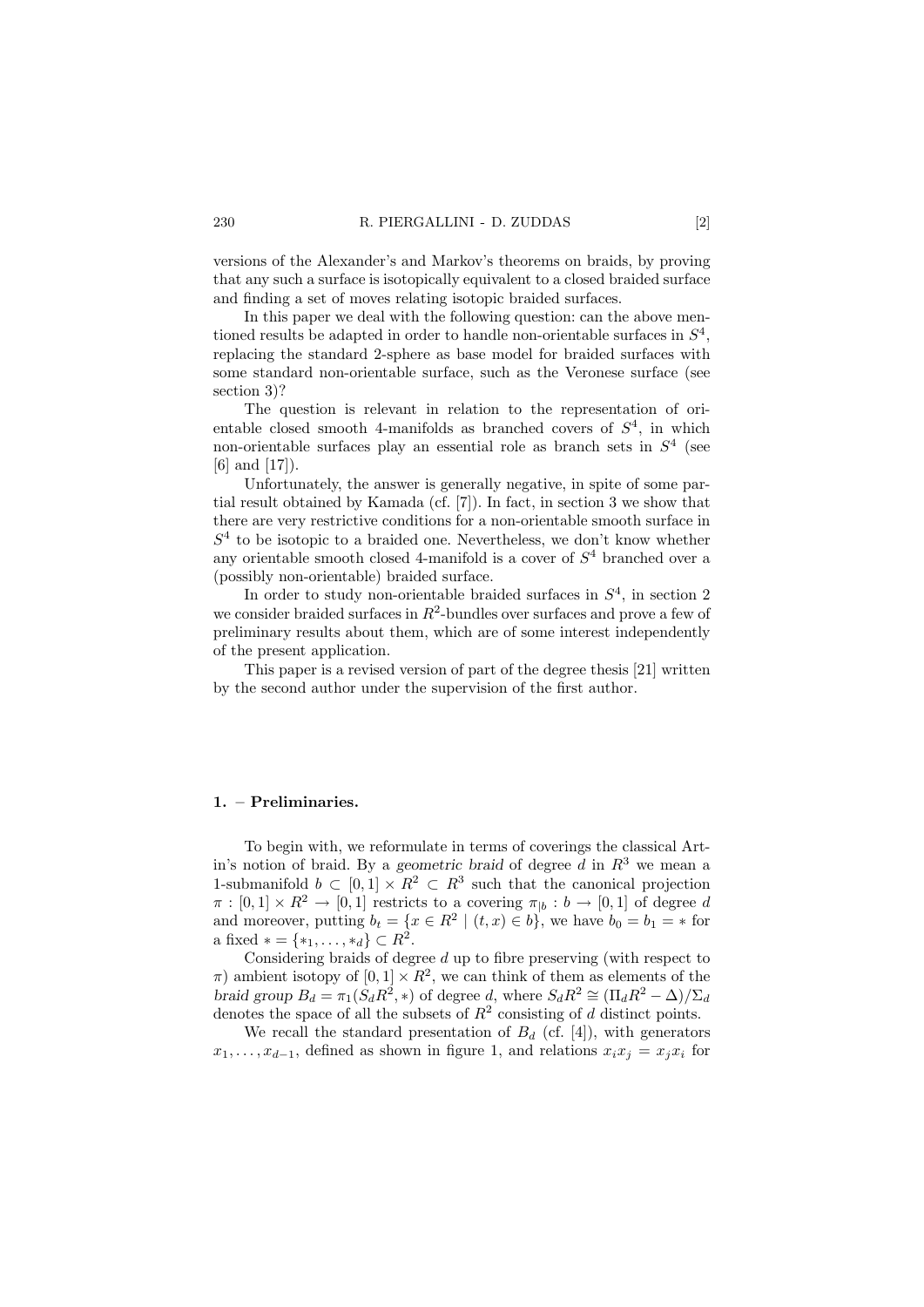any  $i, j = 1, ..., d - 1$  such that  $|i - j| > 1$  and  $x_i x_{i+1} x_i = x_{i+1} x_i x_{i+1}$  for any  $i = 1, ..., d - 2$ .



Figure 1.

Given a braid  $b = x_{j_1}^{\varepsilon_1} \dots x_{j_k}^{\varepsilon_k} \in B_d$ , we define the *index* of b to be the exponent sum  $i(b) = \varepsilon_1 + \ldots + \varepsilon_k$ . Since all the relations above are balanced, it immediately follows that  $i(b)$  is well-defined, that is it does not depend on the particular expression of  $b$  as a power product of standard generators.

We call a closed braid of degree d in  $R^3$  any link  $l \subset N(S^1) \subset R^3$ , where  $N(S^1)$  is a fixed open tubular neighborhood of  $S^1$  in  $R^3$ , such that the ortogonal projection  $\pi : N(S^1) \cong S^1 \times R^2 \to S^1$  restricts to a covering  $\pi_{\parallel}: l \to S^1$  of degree d. By Alexander's theorem, any link in  $R^3$  is ambient isotopic to a closed braid.

The closure of a braid  $b \in B_d$  is the closed braid  $\hat{b} = (\varphi \times id_{R^2})(b)$ , where  $\varphi : [0,1] \rightarrow S^1$  is the usual parametrization given by  $\varphi(t) =$  $(\cos 2\pi t, \sin 2\pi t)$ . Of course,  $\hat{b}$  is defined only up to fibre preserving ambient isotopy of  $N(S^1) \cong S^1 \times R^2$ , being  $b \in B_d$  defined only up to fiber preserving ambient isotopy of  $[0, 1] \times R^2$ . Viceversa,  $\hat{b}$  uniquely determines b up to conjugation in  $B_d$ .

Then, it makes sense to define the index of a closed braid  $l$  in  $R^3$  by putting  $i(l) = i(b)$ , where  $b \in B_d$  is any braid such that  $l = \hat{b}$ , being the index of braids obviously invariant under conjugation in  $B_d$ .

The index  $i(l)$  of a closed braid l of degree d satisfies the following Bennequin inequality (cf. [3]), involving the Euler characteristic  $\chi(S)$  of any surface  $S \subset R^3$  such that  $l = BdS$  (that is a Seifert surface for l):  $|i(l)| \leq d - \chi(S)$ .

Finally, we recall the notion of branched covering between surfaces, which is needed in order to consider braided surfaces. A map  $p: S \to X$ between compact surfaces is called a branched covering iff at any  $s \in S$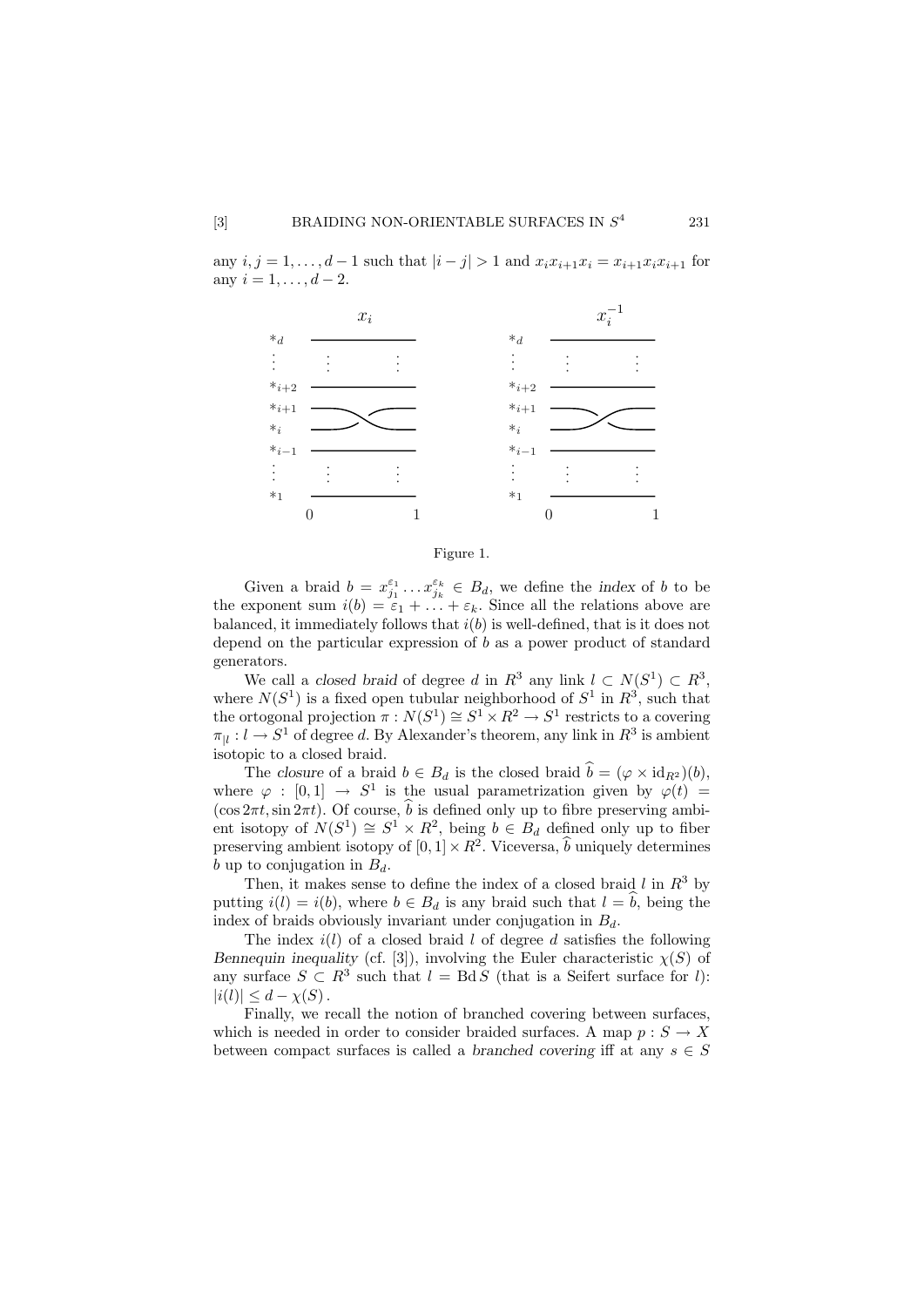it is locally equivalent to the complex map  $z \mapsto z^{d(s)}$ , where  $d(s) \geq 1$  is the local degree of  $p$  at  $s$ . The branch points of  $p$  are the images of the singular ones, that is of the points  $s \in S$  such that  $d(s) > 1$ . Moreover, p a called simple if  $d(s) = 2$  for any singular point  $s \in S$  and p is injective on the singular points.

#### **2. – Braided surfaces in fiber bundles.**

Let  $f: N \to X$  be an  $R^2$ -bundle over a compact connected surface X with (possibly empty) boundary. We call (simple) braided surface of degree d over X any locally flat compact surface  $S \subset N$  such that the restriction  $p = f_{|S} : S \to X$  is a (simple) branched covering of degree d. Moreover, we call twist point of S any singular point  $t \in S$  of p and denote by  $d(t) \geq 2$  the local degree of S at t, that is the local degree of p at t.

For any twist point  $t \in S$ , there exists a commutative diagram like the following, where:  $C \subset N$  is a closed neighborhood of  $t, D \subset X$  is a closed neighborhood of  $p(t)$ , h and k are homeomorphisms,  $b_t \subset S^1 \times \text{Int } B^2$  is a closed braid of degree  $d(t)$ ,  $C(b_t) \subset B^2 \times B^2$  is the cone of  $b_t$  with vertex  $(0, 0)$ ,  $\pi$  is the canonical projection on the first factor.

$$
t \in S \cap C \subset C \xrightarrow{f_{|C}} D
$$
  

$$
\downarrow \qquad \qquad \downarrow \qquad \qquad \downarrow \qquad \qquad k \downarrow
$$
  

$$
(0,0) \in C(b_t) \subset B^2 \times B^2 \xrightarrow{\pi} B^2
$$

If  $N$  is oriented, we can assume that  $h$  is orientation preserving (with respect to the standard orientation of  $B^2 \times B^2$ ). Moreover, fixed any local orientation of X at  $p(t)$ , we can also assume that k is orientation preserving (with respect to the standard orientation of  $B^2$ ). With these two assumptions,  $b_t$  turns out to be uniquely determined up to braid isotopy, in such a way that we can define the local index  $i(t)$  of S at t to be the integer number  $i(b_t)$ . In fact, it can be easily seen that  $i(t)$  depends only on  $S$  and on the orientation of  $N$ , while it does not depend on the choice of the local orientation of X.

If t is a simple twist point of S, then, by local flatness,  $b_t$  coincides with the closure of one of the braids  $x_1^{\pm 1} \in B_2$ , so that  $C(b_t)$  can be thought to have equation  $w = z^2$  or  $w = \overline{z}^2$  (depending on the sign of the exponent), with respect to the complex coordinates  $(w, z)$  of  $B^2 \times B^2 \subset C^2$ .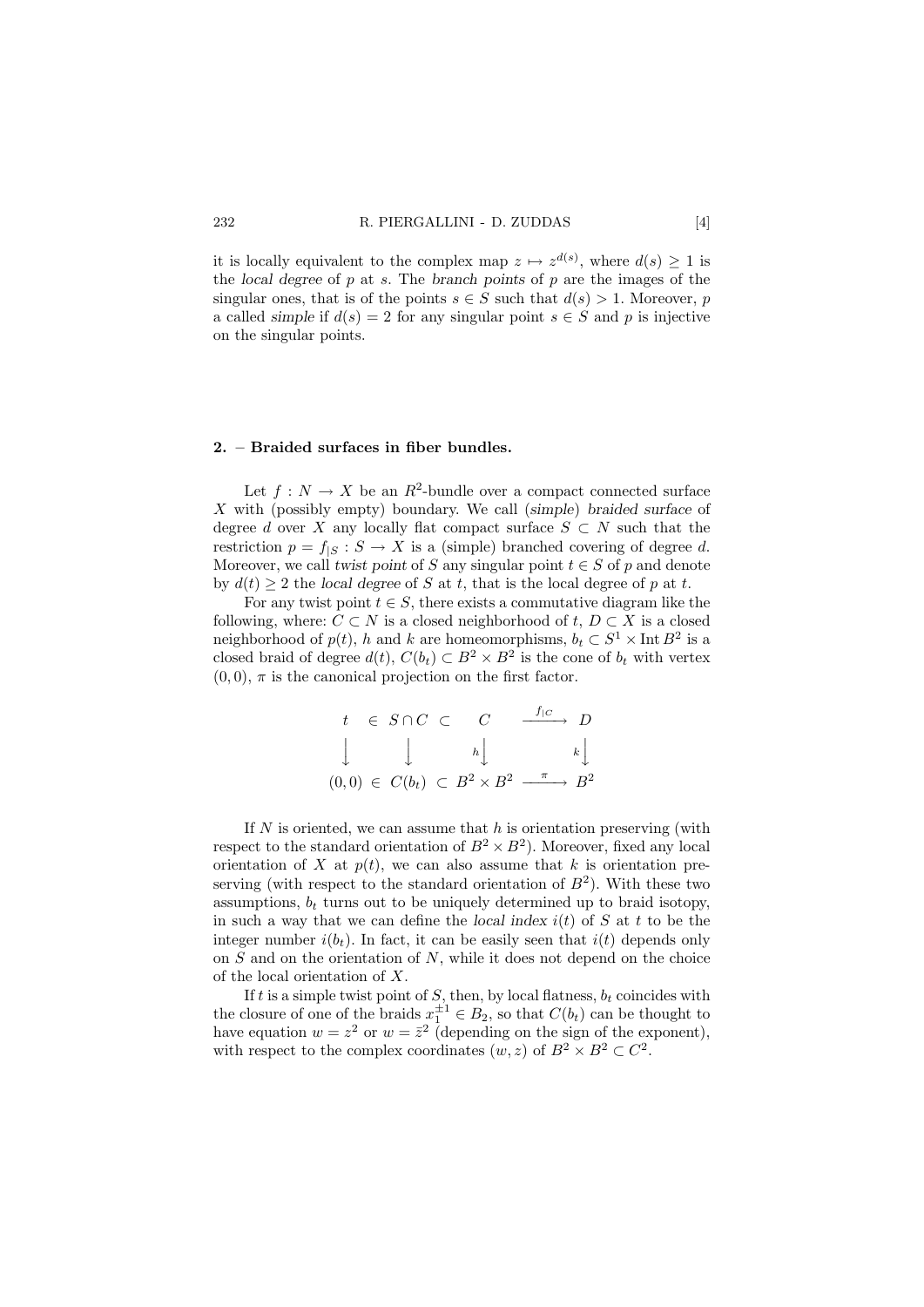On the other hand, if  $t$  is a smooth twist point of  $S$ , then we get for  $C(b_t)$  the equation  $w = z^{d(t)}$  or  $w = \overline{z}^{d(t)}$ , while  $b_t$  turns out to be the closure of the braid  $(x_1 \cdots x_{d(t)-1})^{\pm 1} \in B_{d(t)}$ .

Hence, any simple twist point of  $S$  is smooth (up to fiber preserving ambient isotopy of  $N$ ), and any smooth twist point  $t$  can be easily perturbed to get  $d(t) - 1$  simple ones (up to ambient isotopy of N which does not preserve the fibers of  $f$ ). In this case, we can assign to the twist point  $t \in S$  a sign  $s(t) = \pm 1$ , depending only on the local shape of S and on the orientation of N, in such a way that  $i(t) = s(t)(d(t) - 1)$ .

For a non-smooth twist point  $t$  it may not exist any simple perturbation up to ambient isotopy, as it is shown in [10]. Nevertheless, we can modify S in a neighborhood of t in order to get a new braided surface  $S'$ , where the twist point  $t$  is replaced by a certain number of simple twist points  $t_1, \ldots, t_k$  such that  $i(t) = i(t_1) + \ldots + i(t_k)$ . Namely, if  $b_t$  is the closure of a braid  $x_{j_k}^{\varepsilon_1} \cdots x_{j_k}^{\varepsilon_k} \in B_{d(t)}$ , then we can replace  $C(b_t)$  by a braided surface in  $B^2 \times \check{B}^2$ , having a positive (resp. negative) simple twist point  $t_l$ for each  $\varepsilon_l = +1$  (resp.  $\varepsilon_l = -1$ ), with  $l = 1, \ldots, k$  (cf. proposition 1.11 of  $[19]$ .

We remark that the braided surface we put in place of  $C(b_t)$  is not necessarily a disk, however it is homologous to  $C(b_t)$  mod the common boundary  $b_t$ . Then, S and S' may not be isotopic, but they share some homological properties, in particular they have the same self-intersection number as multi-valued sections of  $f$ . Moreover, by local flatness, the closed braid  $b_t$  represents the unknot, hence the Bennequin inequality implies that  $|i(t)| \leq d(t) - 1.$ 

 $\sum i(t)$ , where t runs over all the twist points of S. The following proposition Still assuming N oriented, we define the index of S as the sum  $i(S)$  = gives the index of S in terms of its degree d and of the Euler number  $e$  of the bundle  $f: N \to X$  over a closed surface X.

PROPOSITION 2.1. If N is oriented and  $S \subset N$  is any braided surface over a closed surface X as above, then  $i(S) = ed(d-1)$ .

PROOF. By the definition of index and the previous observations, we can assume that S is simple, so that  $i(S)$  equals the algebraic number of the twist points of S.

To begin with, we consider a handlebody decomposition of the base surface X, consisting of one 0-handle  $H^0$ , 1-handles  $H_1^1, \ldots, H_{2g+h}^1$  attached to  $H^0$  in the standard way depicted in figure 2, with  $g, h \geq 0$ and  $H_j^1$  orientable (resp. non-orientable) for  $j = 1, ..., 2g$  (resp.  $j =$  $2g+1,\ldots, 2g+h$ , and one 2-handle  $H^2$ .

We can assume that all the branch points of p belong to  $\text{Int } H^2$ , in such a way that, putting  $X_1 = H^0 \cup H_1^1 \cup ... \cup H_{2g+h}^1$ ,  $N_1 = f^{-1}(X_1)$  and  $S_1 = S \cap N_1$ , the restriction  $p_{|S_1} : S_1 \to X_1$  is an ordinary covering.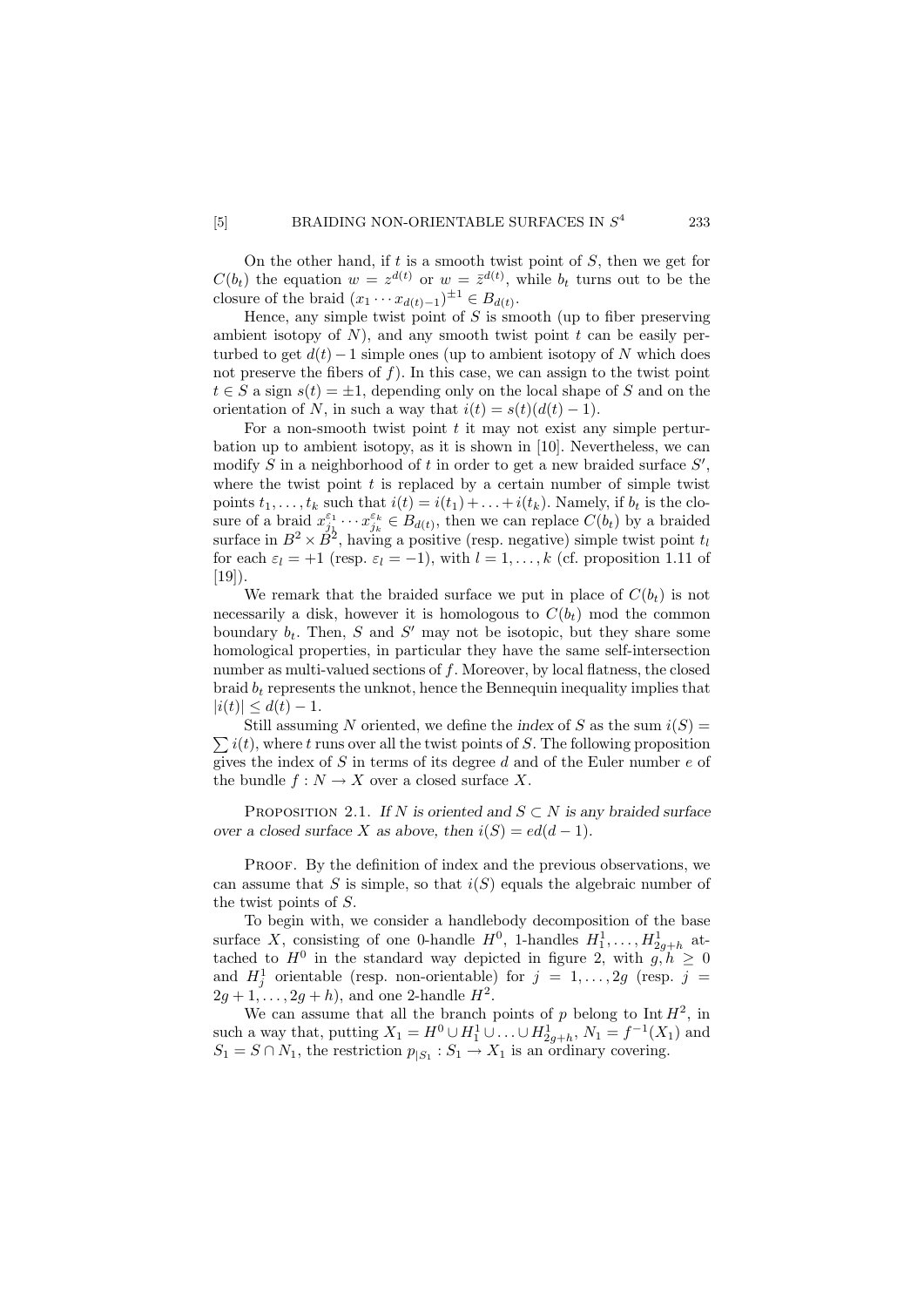

Figure 2.

By a suitable choice of the trivializations of f over the handles  $H^0$ and  $H_j^1$ , we can think of  $N_1$  as the quotient space obtained by attaching  $H_j^1 \times \mathbb{R}^2$  to  $H^0 \times \mathbb{R}^2$  for all  $j = 1, \ldots, 2g + h$ , by fiber preserving maps, whose restrictions to the fibers coincide with  $\mathrm{id}_{R^2}$  or  $\sigma$ , where  $\sigma: R^2 \to R^2$ is the symmetry with respect to the  $y$ -axis.

Moreover, we can assume that the trivialization  $f^{-1}(H^0) \cong H^0 \times R^2$ , makes  $S_0 = S \cap f^{-1}(H^0)$  into  $H^0 \times \{*_1, \ldots, *_d\} \subset H^0 \times R^2$ , where  $*_1, \ldots, *_d$ belong to the x-axis and  $\sigma(\{*_1,\ldots,*_d\}) = \{*_1,\ldots,*_d\}$ . Then, for every  $j = 1, \ldots, 2g + h$ , the trivialization  $f^{-1}(H_j^1) \cong H_j^1 \times R^2$  makes  $S \cap f^{-1}(C_j)$ into a braid  $c_j \,\subset C_j \times \mathbb{R}^2$ , where  $C_j$  denote the core of the handle  $H_j$ , oriented as in figure 2.

We observe that  $S_1$  is completely determined (up to fiber preserving isotopy) by the braids  $c_1, \ldots, c_{2g+h} \in B_d$  and  $BdS_1$  is a closed braid in  $Bd N_1 \cong Bd X_1 \times R^2 \cong S^1 \times R^2$ , which can be thought as the closure of the braid  $c = c_1 c_2 c_1^{-1} c_2^{-1} \cdots c_{2g-1} c_{2g} c_{2g-1}^{-1} c_{2g}^{-1} c_{2g+1} c_{2g+1}^{\sigma} \cdots c_{2g+h} c_{2g+h}^{\sigma} \in B_d$ where  $c_j^{\sigma}$  denotes the image of  $c_j$  under the action of  $\sigma$ .

Putting  $N_2 = f^{-1}(\tilde{H}^2)$  and  $S_2 = S \cap N_2$ , we have that  $Bd(S_2) =$  $Bd(S_1)$  is a closed braid in  $Bd N_2 \cong Bd H^2 \times R^2 \cong S^1 \times R^2$ , which can be thought as the closure of the braid  $c' = ct^e$ , where  $t \in B_d$  denotes one positive full twist of d strings. On the other hand, denoting by  $t_1, \ldots, t_n \in$  $S_2$  the (simple) twist points of S, it is straightforward (for example, see proposition 1.11 of [19]) to get  $c' = y_1 x_{j_1}^{s(t_1)} y_1^{-1} \cdots y_n x_{j_n}^{s(t_n)} y_n^{-1}$ , where each  $x_j$  is a standard generator of  $B_d$  and  $s(t_j) = \pm 1$  as above.

At this point, we can finish the proof by observing that the computation of  $i(c')$  based on the first expression of c' as a product of powers of generators gives us  $ed(d-1)$ , while the second one gives us  $s(t_1)+\ldots+s(t_k)$ , that is  $i(S)$ .

As a consequence of proposition 2.1, we get numerical obstructions to the existence of braided surfaces, in terms of Euler characteristic and number of twist points.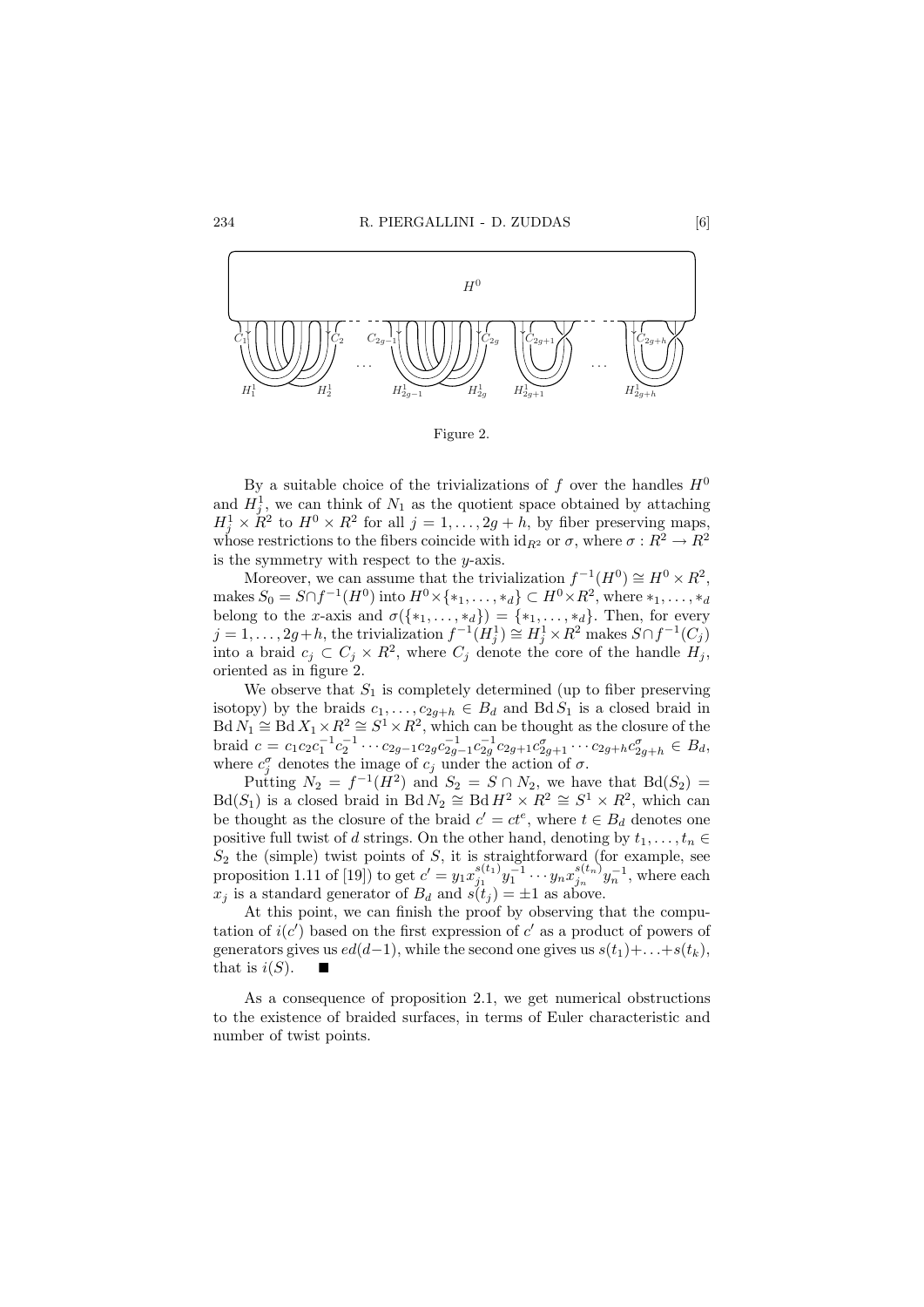PROPOSITION 2.2. If N is oriented and  $S \subset N$  is any braided surface over a closed surface X as above, then  $\chi(S) \leq d(\chi(X) - |e|(d-1)).$ Moreover, if S is simple, then the number of twist points is even and not less than  $|e|d(d-1)$ .

PROOF. By the Hurwitz formula we have  $\chi(S) = d\chi(X) - \sum (d(t)-1)$ . Then, the first part of the proposition follows immediately by proposition 2.1 and by the inequalities  $|i(S)| \leq \sum |i(t)| \leq \sum (d(t) - 1)$ . For the second part, it is enough to observe that, if  $S$  is simple, then the number of twist points coincides with  $\sum (d(t) - 1)$ , which is congruent to  $i(S)$  $\sum s(t)(d(t) - 1) \mod 2.$ 

Now, we want to show that the inequalities given by the proposition 2.2 are sharp. Given any  $R^2$ -bundle  $f: N \to X$  with oriented total space N and arbitrary Euler number  $e > 0$  (the case  $e < 0$  can be covered by reversing the orientation of N), let  $S_1, \ldots, S_d \subset N$  be d smooth sections of  $f$ , transversally meeting each other in  $e$  points. Then, replacing each of the  $ed(d-1)/2$  double points of  $S_1 \cup ... \cup S_d$  with one pair of positive simple twist points, as shown in figure 3, we get a simple braided surface S of degree d over X, with  $ed(d-1)$  positive twist points and  $\chi(S) = d(\chi(X)$  $e(d-1)$ ). On the other hand, we can easily add to S pairs of opposite simple twist points, as shown in figure 4, in order to arbitrarily increase the number of twist points of S and decrease the Euler characteristic  $\chi(S)$ .



Figure 3.



Figure 4.

We conclude this section by computing the Euler number  $e(S)$  of the braided surface  $S$ , that is the self-intersection number of  $S$  in the oriented 4-manifold N, which coincides with the self-intersection of S as a multivalued section of f.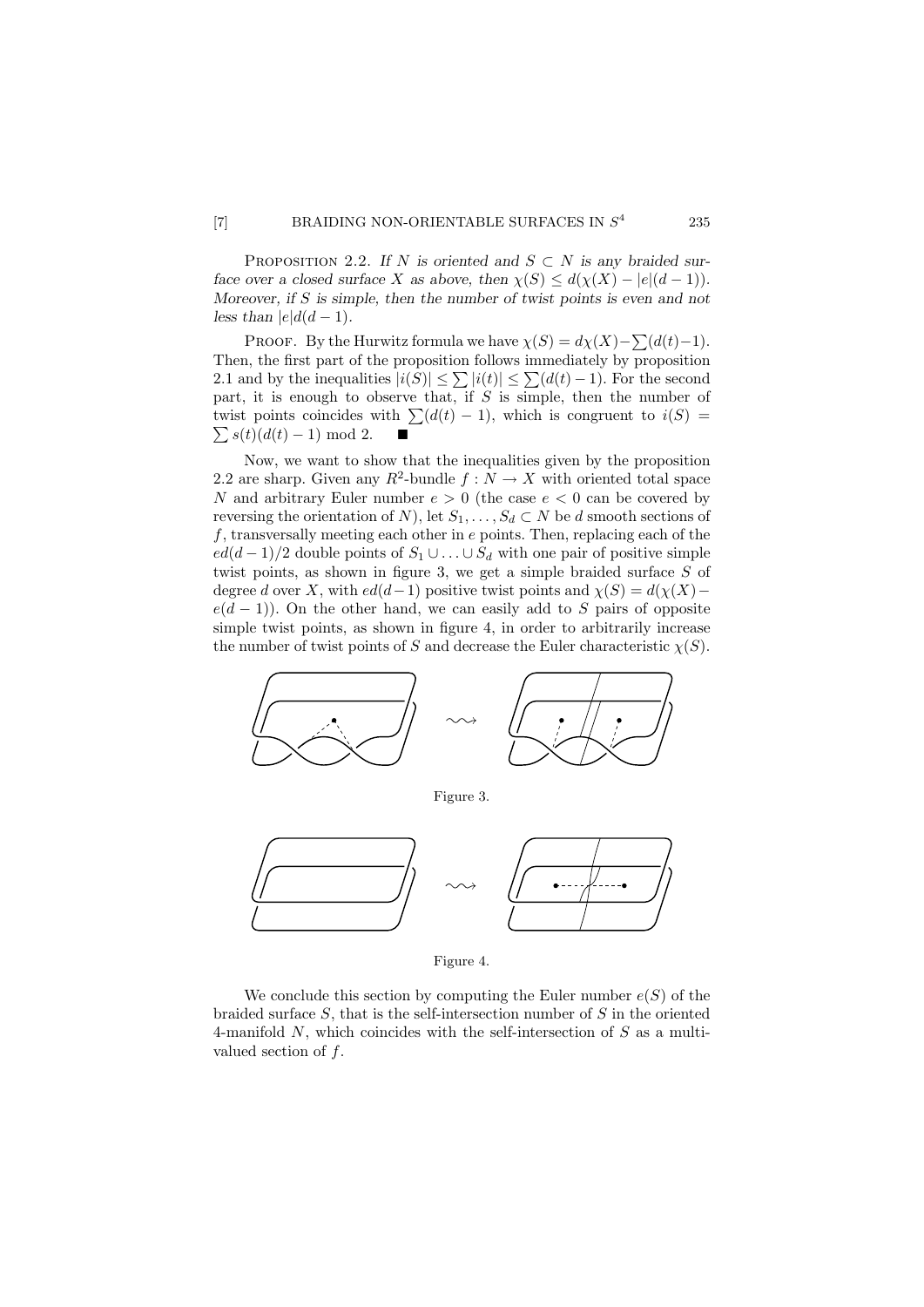PROPOSITION 2.3. If N is oriented and  $S \subset N$  is any braided surface over a closed surface X as above, then  $e(S) = i(S) + ed = ed^2$ .

PROOF. Let  $s: X \to N$  be a cross section of f transverse to the null section. We can assume that  $S$  is simple and that the zeroes of  $s$  are not branch points. By translating  $s(x)$  at every point in  $S \cap f^{-1}(x)$  for every  $x \in X$  and taking normal component with respect to S, we get a normal vector field  $v$  along  $S$  with non-degenerate singularities.

A point  $y \in S$  is a singular point for v iff  $f(y)$  is a singular point for s or  $y$  is a twist point for  $S$ ; furthermore all the signs are coherent. Therefore we have  $e(S) = i(S) + ed$ . Then, the statement follows by proposition 2.1.  $\blacksquare$ 

We notice that the results above can be easily generalized to the case of singular braided surfaces with transversal double points, by taking account of each double point as a pair of twist points. Namely, denoting by  $n(S)$  the algebraic number of double points of S, we have  $i(S) + 2n(S) = ed(d-1)$ and  $e(S) = ed^2 - 2n(S)$ .

## **3. – Non-orientable braided surfaces in** *S***<sup>4</sup>.**

In this section we apply the results of the previous one, in order to show that the Viro-Kamada's representation theorem of orientable surfaces in  $S<sup>4</sup>$  as braided surfaces (cf. [8]) cannot be extended to include the nonorientable case.

In fact, by combining the results of the previous section with the Whitney's conjecture on non-orientable surfaces in  $S<sup>4</sup>$ , proved by Massey in [14], we get very restrictive conditions for such a surface to be isotopic to a braided one, with respect to any reasonable definition of non-orientable braided surface. We recall that the Whitney conjecture imposes the following constrains to the self-intersection number  $e$  of a non-orientable surface of Euler characteristic  $\chi$  in  $S^4$ :  $e \equiv 2\chi \mod 4$  and  $|e| \leq 4 - 2\chi$ .

It is natural to call a non-orientable braided surface in  $S<sup>4</sup>$  any nonorientable surface  $S \subset S^4$  which is contained as a braided surface over  $X$  in the normal fiber bundle  $\nu$  :  $N$   $\rightarrow$   $X$  of some fixed standard smooth non-orientable surface  $X \subset S^4$ , where N is identified with an open tubular neighborhood of X in  $S<sup>4</sup>$ .

The most significant choice for X is the Veronese surface  $V \subset S^4$ defined in the following way. First of all, we consider the space  $\mathcal{M} \cong \mathbb{R}^9$  of the  $3\times 3$  matrices over R with the inner product given by  $\langle A, B \rangle = \text{tr}(AB^T)$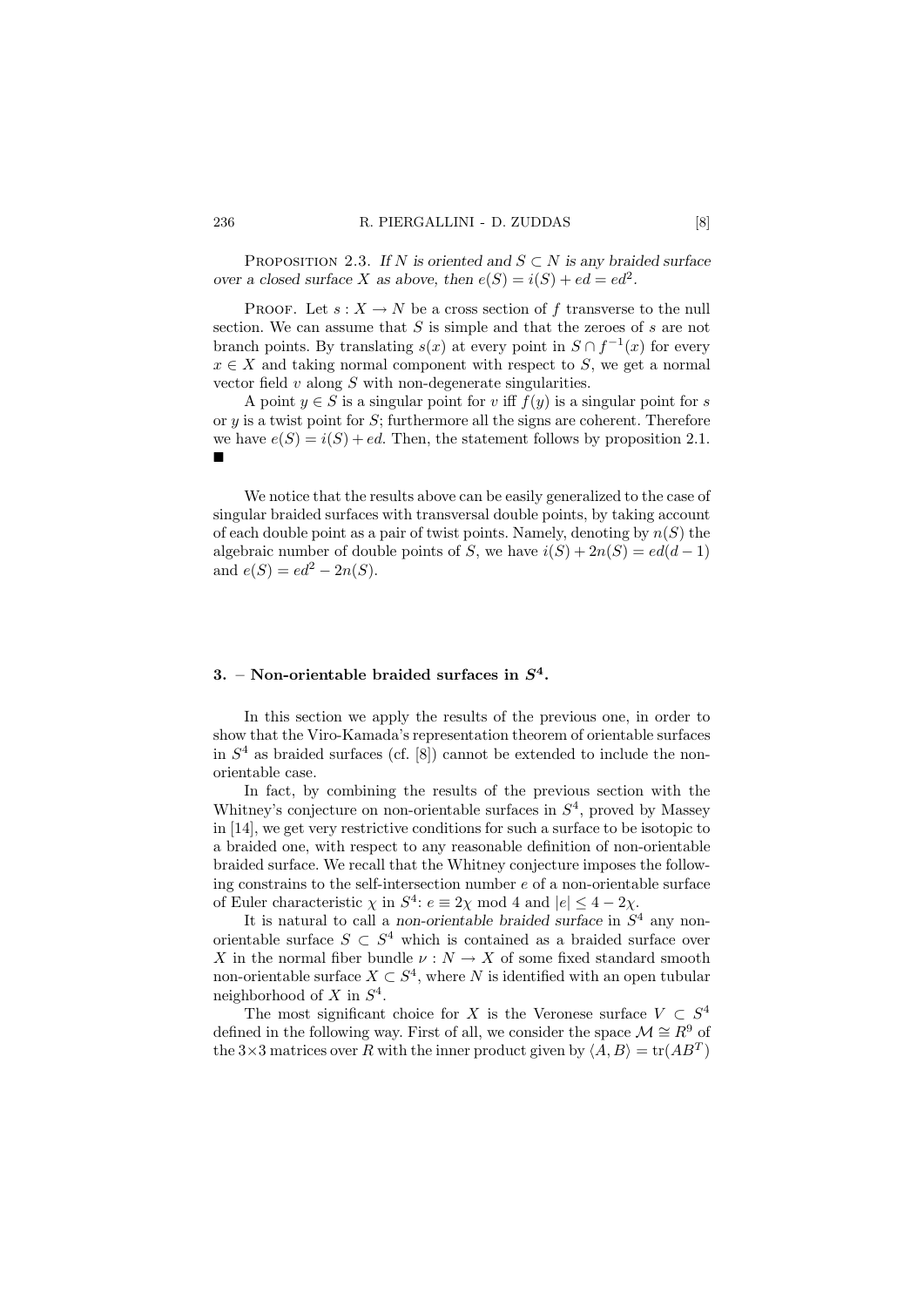for all  $A, B \in \mathcal{M}$ , and the map  $\varphi : S^2 \to \mathcal{M}$  defined by  $\varphi(x) = x^T x$  for any  $x \in S^2 \subset R^3$ . Since  $\varphi(y) = \varphi(x)$  iff  $y = \pm x$ , we get an induced embedding  $\psi: P^2 \to \mathcal{M}$ , where  $P^2$  is thought as the quotient of  $S^2$  by the action of the antipodal map  $x \mapsto -x$ . Then, we put  $V = \psi(P^2)$  after having identified  $S^4$  with the intersection of the unit sphere of  $\mathcal M$  with the affine subspace  $\mathcal{L} = \{M \in \mathcal{M} \mid M = M^T \text{ and } \text{tr } M = 1\} \cong R^5.$ 

The remarkable property that characterizes  $\tilde{V}$  is the existence of a symmetric splitting  $S^4 \cong \overline{N} \cup_f \overline{N}$ , where  $\overline{N}$  is a closed tubular neighborhood of V in  $S^4$  and f is an involution of Bd  $\overline{N}$  onto itself (see [13] and [16]). Such splitting has several relevant geometric properties (cf. [1] and [16]), moreover, from a topological point of view, it is related to the identification of  $S<sup>4</sup>$  with the quotient of the complex projective plane under complex conjugation, being  $V$  the branch set of the canonical projection  $CP^2 \rightarrow CP^2/\sim \cong S^4$  (cf. [12], [13] and [15]).

COROLLARY 3.1. Any non-orientable braided surface  $S \subset S^4$  of degree d over the Veronese surface  $V \subset S^4$  satisfies the following conditions:  $\chi(S) \leq d(3 - 2d), i(S) = 2d(d - 1)$  and  $e(S) = 2d^2$ . As a consequence, the only surface S braided over V with  $\chi(S)=1$  is V itself (up to isotopy of braided surfaces) and there is no surface S braided over V with  $\chi(S)=0, -1, -3, -5, -7.$ 

PROOF. The first part of the corollary immediately follows from the results of the previous section, by taking into account that  $e(V) = 2$ . Now, the first inequality implies that: for  $\chi(S) = 1$  we have  $d = 1$ , that is  $S \cong V$ ; on the other hand, for  $d \geq 2$  we have  $\chi(S) \leq -2$ ; furthermore, we have  $d \geq 3$ , that gives us  $\chi(S) \leq -9$ , if we assume  $\chi(S)$  odd and less than 1, since in this case also d is odd, because of the congruence  $2d^2 \equiv 2\chi(S)$ <br>mod  $4 \Box$ mod 4.

We remark that, by the equation  $e(S)=2d^2$ , any surface  $S \subset S^4$ braided over V has positive self-intesection. In order to get negative (resp. vanishing) self-intersection numbers, one could consider surfaces braided over  $V' = \alpha(V)$  (resp.  $V \# V'$ ), where  $\alpha : S^4 \to S^4$  is the antipodal map.

Moreover, it is worth observing that, in the non-vanishing cases, only few values of the self-intersection among the ones allowed by the Whitney conjecture are realized by surfaces braided over  $V$  or  $V'$ . In fact, the self-intersection number of such a surface, besides having the very special form  $e(S) = \pm 2d^2$ , is bounded by the inequality  $|e(S)| \le$  $9/4 - \chi(S) + 3/4\sqrt{9 - 8\chi(S)}$ , that can be derived from the inequality of corollary 3.1 by a straightforward computation.

However, the following problem remains still open: is it possible to represent any orientable closed smooth 4-manifold as a cover of  $S<sup>4</sup>$  branched over a (possibly non-orientable) braided surface?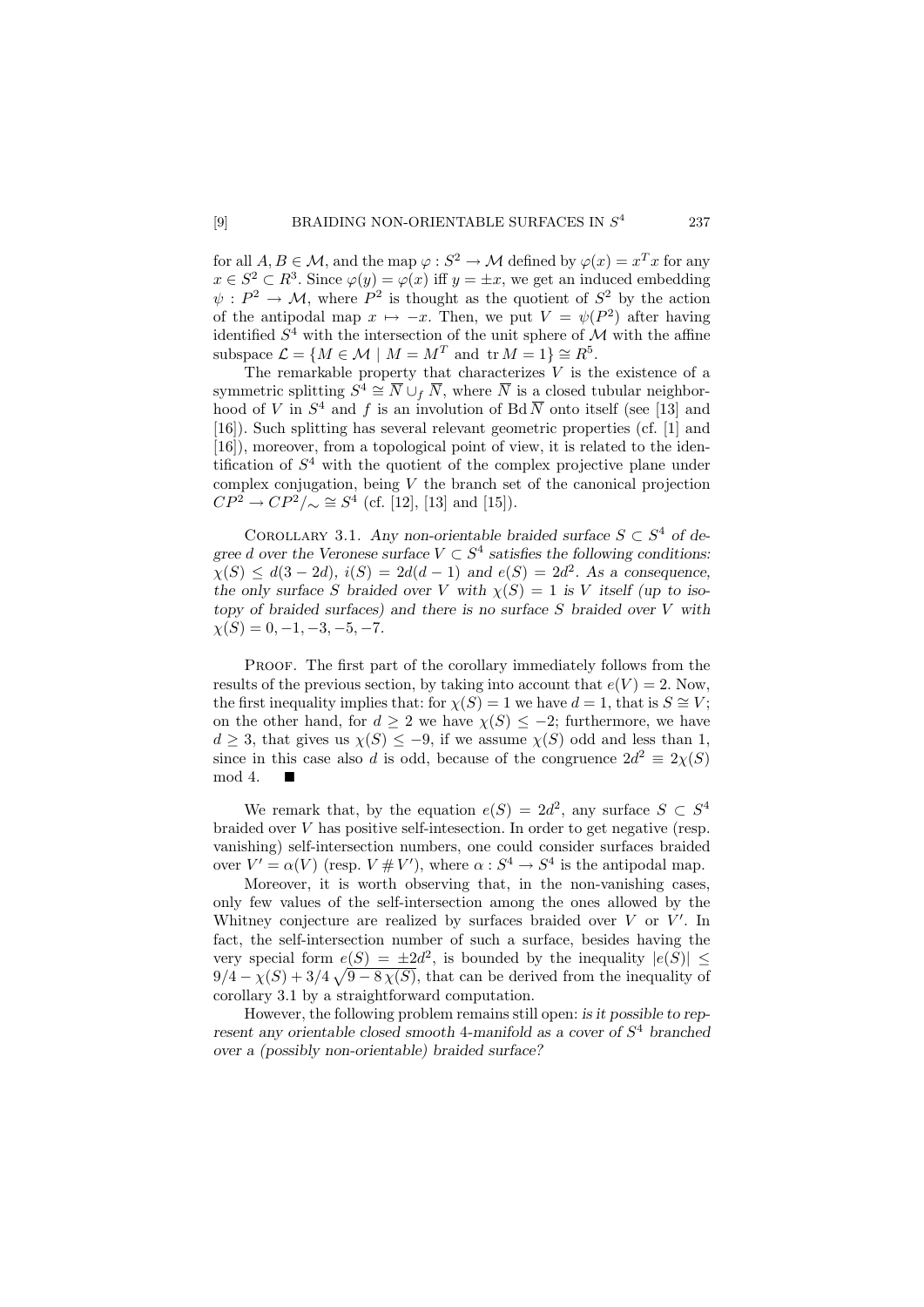## **References**

- [1] K. Arslan and R. Ezentas, Construction of focal Veronese surface in S<sup>4</sup>, Far East J. Math. Sci. **4** (1996), 133–136.
- [2] T.F. Banchoff and O. Johnson, The normal Euler class and singularities of projections for polyhedral surfaces in 4-spaces, Topology **37** (1998), 419–439.
- [3] D. Bennequin, *Entrelacements et équations de Pfaff*, Astérisque **107-108** (1983), 87–161.
- [4] J.S. Birman, Braids, Link, and Mapping Class Groups, Ann. of Math. Studies **82**, Princeton University Press 1974.
- [5] J.S. Carter and M. Saito, Knot diagrams and braid theory in dimension 4, in "Real and complex singularities", Res. Notes Math. Ser. **333**, Pitman 1995, 112–147.
- [6] M. Iori and R. Piergallini, Four-manifolds as covers of  $S<sup>4</sup>$  branched over smooth surfaces, to appear.
- [7] S. Kamada, Non-orientable surfaces in 4-space, Osaka J. Math. **26** (1989), 367–385.
- [8] S. Kamada, A characterization of groups of closed orientable surfaces in 4-space, Topology **33** (1994), 113–122.
- [9] S. Kamada, Alexander's and Markov's theorems in dimension four, Bull. AMS **31** (1994), 64–67.
- [10] S. Kamada, On braid monodromies of non-simple braided surfaces, Math. Proc. Cambridge Phil. Soc. **120** (1996), 237–245.
- [11] S. Kamada, Surfaces in 4-space: A view of normal forms and braidings, in "Lectures at Knots '96", Knots & Everything 15, World Scientific 1997, 39–71.
- [12] N.H. Kuiper, The quotient space of  $CP(2)$  by complex conjugation is the 4-space, Math. Ann. **208** (1974), 175–177.
- [13] T. Lawson, Splitting  $S^4$  on  $RP^2$  via the branched cover of  $CP^2$  over S<sup>4</sup>, Proc. Amer. Math. Soc. **86** (1982), 328–330.
- [14] W.S. Massey, Proof of a conjecture of Whitney, Pacific J. Math. **31** (1969), 143–156.
- [15] W.S. Massey, The quotient space of the complex projective plane under conjugation is a 4-sphere, Geom. Dedicata **2** (1973), 371–374.
- [16] W.S. Massey, Imbeddings of projective planes and related manifolds in spheres, Indiana Univ. Math. J. **23** (1973/74), 791–812.
- [17] R. Piergallini, Four-manifolds as 4-fold branched covers of  $S<sup>4</sup>$ . Topology **34** (1995), 497-508.